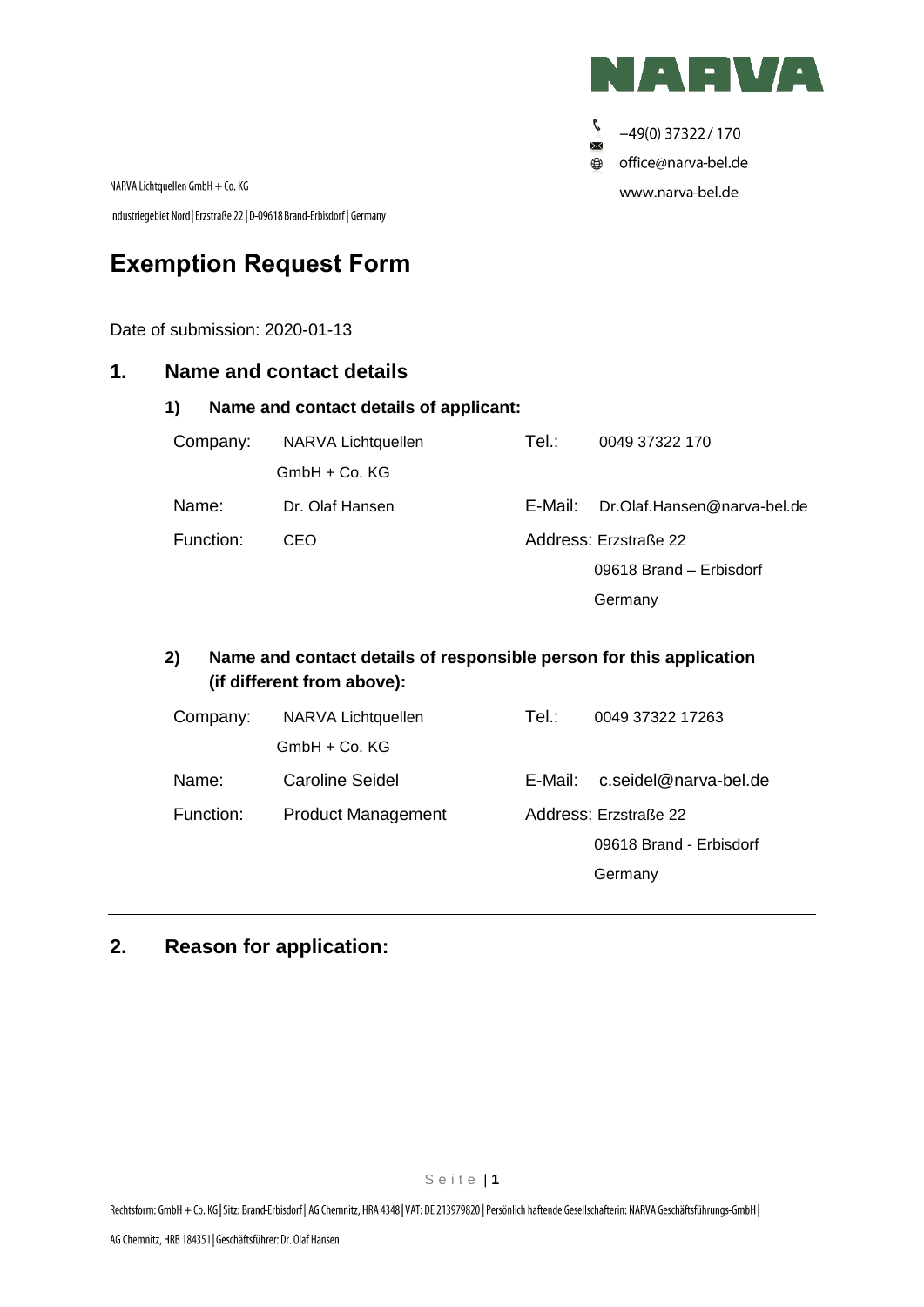

+49(0) 37322 / 170 office@narva-bel.de ⊕ www.narva-bel.de

NARVA Lichtquellen GmbH + Co. KG Industriegebiet Nord | Erzstraße 22 | D-09618 Brand-Erbisdorf | Germany

Please indicate where relevant:

 $\Box$  Request for new exemption in:

 $\Box$  Request for amendment of existing exemption in:

 $\boxtimes$  Request for extension of existing exemption in:

Request for deletion of existing exemption in:

 $\Box$  Provision of information referring to an existing specific exemption in:

 $\boxtimes$  Annex III  $\Box$  Annex IV

No. of exemption in Annex III or IV where applicable: 18.b and 18b. I

Proposed or existing wording: existing variable control of the existing

Duration where applicable: maximum validity period

required

Other:

## **3. Summary of the exemption request / revocation request**

The exemption in directive 2011/65/EU expires on 21.07.2021 for annex III 18b. and 18b.I.

## *Narva Lichtquellen GmbH + Co.KG submits this application to:*

request for extension of existing exemption no. 18b. and 18b.I

## *Narva Lichtquellen GmbH + Co.KG proposes to continue using the existing wording which is:*

**18b.** Lead as activator in the fluorescent powder (1 % lead by weight or less) of discharge lamps when used as sun tanning lamps containing phosphors such as BSP (BaSi2O5:Pb).

**18b(I)** Lead as activator in the fluorescent powder (1 % lead by weight or less) of discharge lamps containing phosphors such as BSP (BaSi2O5:Pb) when used in medical phototherapy equipment

*Narva Lichtquellen GmbH + Co.KG requests a duration of:*

Maximum validity period required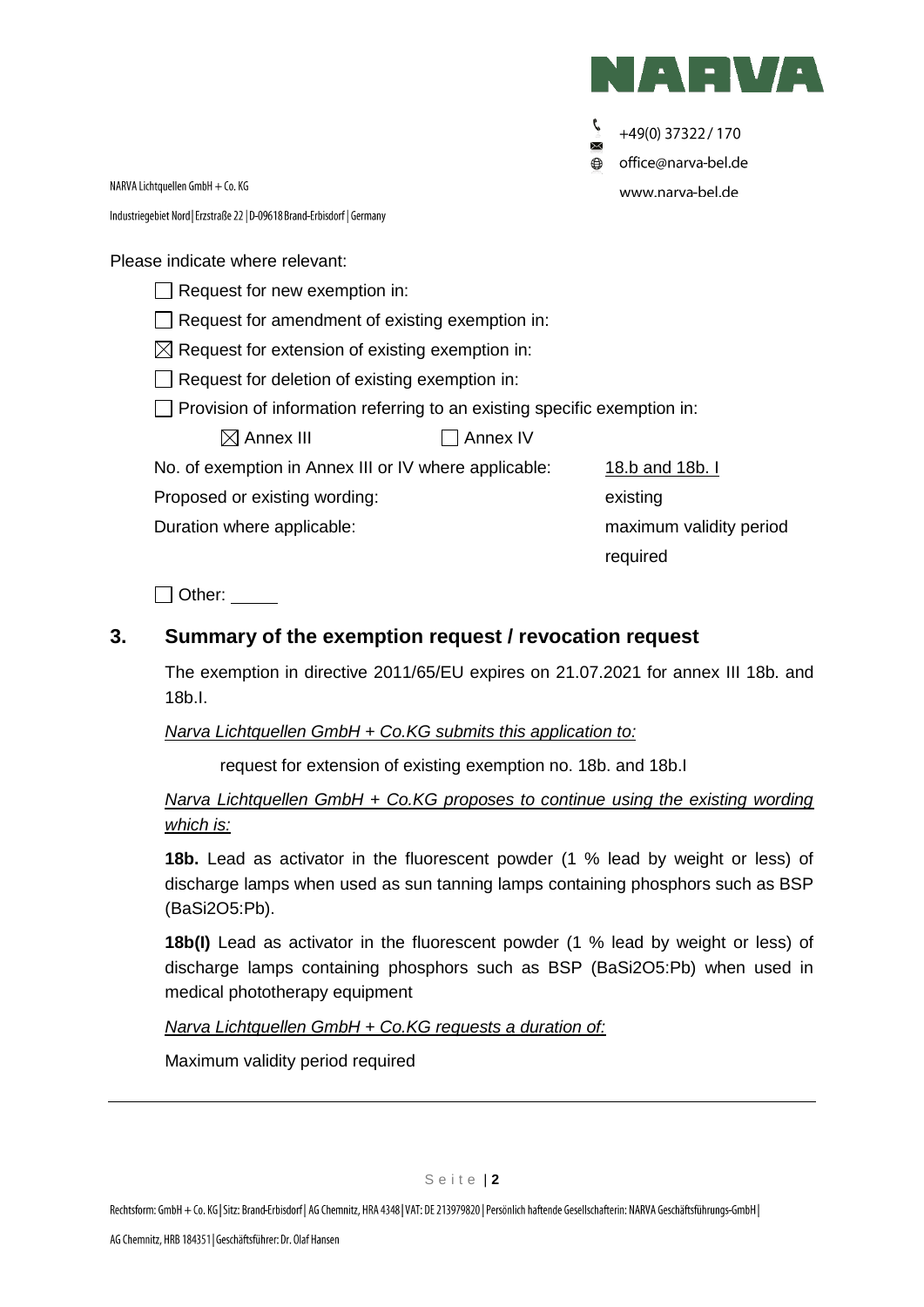

Ç +49(0) 37322 / 170  $\times$ **●** office@narva-bel.de www.narva-bel.de

NARVA Lichtquellen GmbH + Co. KG

Industriegebiet Nord | Erzstraße 22 | D-09618 Brand-Erbisdorf | Germany

## **4. Technical description of the exemption request / revocation request**

### **(A) Description of the concerned application:**

1. To which EEE is the exemption request/information relevant?

Name of applications or products: Fluorescent lamps for sun tanning and medical application

a. List of relevant categories: (mark more than one where applicable)

| 1             | $\Box$ 7      |
|---------------|---------------|
| $\Box$ 2      | $\boxtimes$ 8 |
| $\Box$ 3      | $\Box$ 9      |
| $\Box$ 4      | $\Box$ 10     |
| $\boxtimes$ 5 | $\Box$ 11     |
| $\Box$ 6      |               |

- b. Please specify if application is in use in other categories to which the exemption request does not refer:
- c. Please specify for equipment of category 8 and 9:

The requested exemption will be applied in

- $\Box$  monitoring and control instruments in industry
- $\Box$  in-vitro diagnostics

 $\boxtimes$  other medical devices or other monitoring and control instruments than those in industry

2. Which of the six substances is in use in the application/product? (Indicate more than one where applicable)

| $\boxtimes$ Pb | $\Box$ Cd | $\Box$ Hg | $\Box$ Cr-VI | $\Box$ PBB | $\Box$ PBDE |
|----------------|-----------|-----------|--------------|------------|-------------|

3. Function of the substance:

Lead activator in the fluorescent powder is required to allow the barium silicate phosphor to emit UV radiation. It transforms the 254 nm radiation to the designed UV (290 nm-400 nm) radiation and it is used in over 95 % of the indoor low pressure fluorescent lamps in tanning and certain medical applications. It emits mainly UVA radiation around the peak wavelength of 350 nm that is crucial in order to initiate immediate skin pigmentation.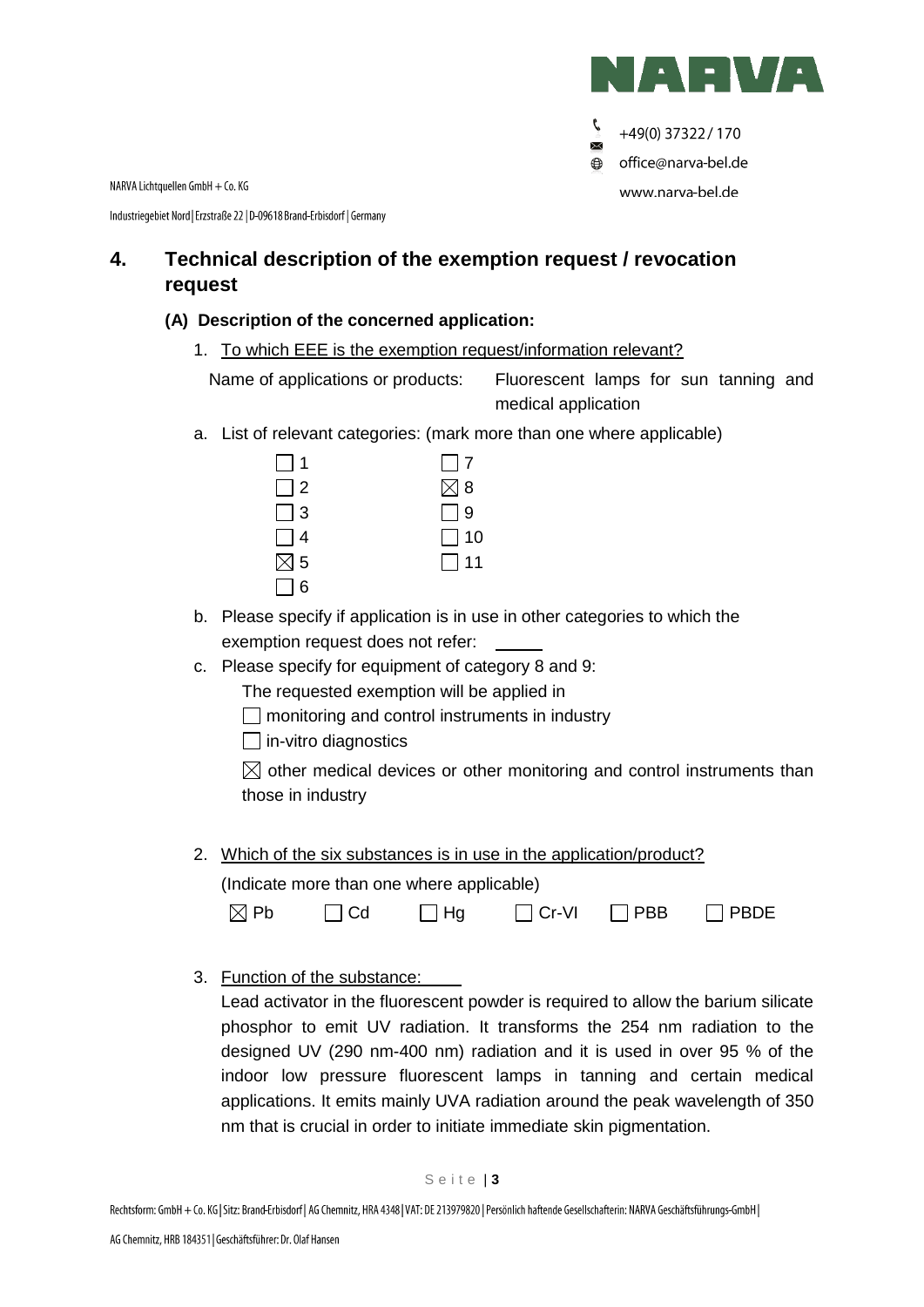

+49(0) 37322 / 170  $\times$ office@narva-bel.de  $\bigoplus$ www.narva-bel.de

NARVA Lichtquellen GmbH + Co. KG

Industriegebiet Nord | Erzstraße 22 | D-09618 Brand-Erbisdorf | Germany

- 4. Content of substance in homogeneous material (%weight): lead in the fluorescent powder: 1 % lead by weight or less
- 5. Amount of substance entering the EU market annually through application for which the exemption is requested: There are no published data available for the amount of tanning lamps for the EU market.
- 6. Name of material/component: barium disilicate, doped with lead, abbreviation: BSP, formula: BaSi2O5:Pb
- 7. Environmental Assessment: unknown LCA: Pres  $\Box$  No
- **(B) In which material and/or component is the RoHS-regulated substance used, for which you request the exemption or its revocation? What is the function of this material or component?**

The lead is used as activator in the BSP phosphor.

**(C) What are the particular characteristics and functions of the RoHS-regulated substance that require its use in this material or component?**

The lead activator is required to allow the barium disilicate phosphor to emit UV radiation. It transforms the 254 nm radiation to the designed UV (290 nm-400 nm) radiation and it is used in over 95 % of the indoor low pressure fluorescent lamps in tanning and certain medical applications. It emits mainly UVA radiation around the peak wavelength of 350 nm that is crucial in order to initiate immediate skin pigmentation (see (EU) 2019/177).

- **5. Information on possible preparation for reuse or recycling of waste from EEE and on provisions for appropriate treatment of waste**
	- **1) Please indicate if a closed loop system exists for EEE waste and provide information of its characteristics (method of collection to ensure closed loop, method of treatment, etc.)**

In Germany exists a closed loop system for fluorescent lamps - LIGHTCYCLE.

Rechtsform: GmbH + Co. KG | Sitz: Brand-Erbisdorf | AG Chemnitz, HRA 4348 | VAT: DE 213979820 | Persönlich haftende Gesellschafterin: NARVA Geschäftsführungs-GmbH |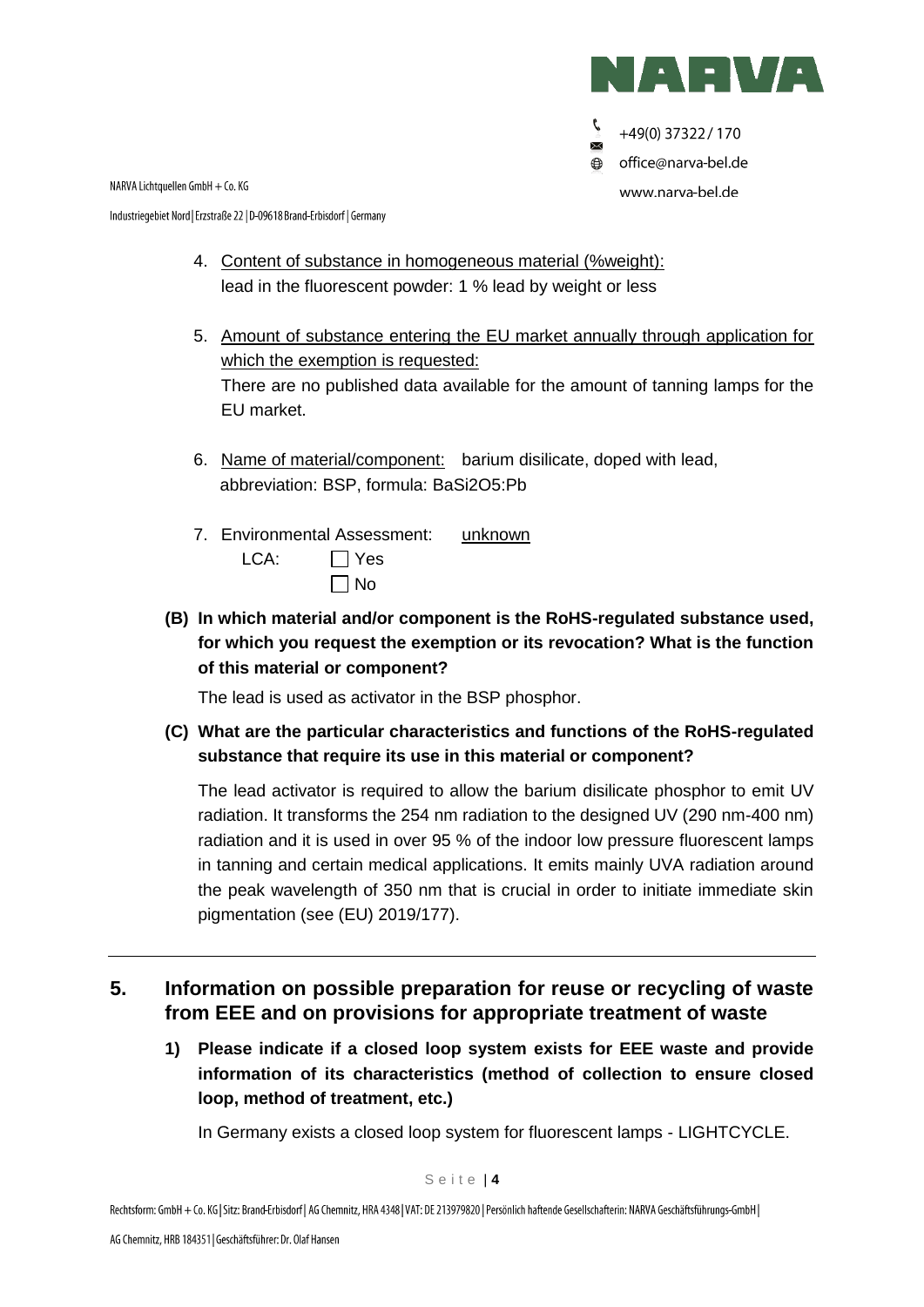

 $\mathcal{C}$ +49(0) 37322 / 170  $\times$  $\bigoplus$ office@narva-bel.de www.narva-bel.de

NARVA Lichtquellen GmbH + Co. KG

Industriegebiet Nord | Erzstraße 22 | D-09618 Brand-Erbisdorf | Germany

| Please indicate where relevant:<br>2)<br>Article is collected and sent without dismantling for recycling<br>Article is collected and completely refurbished for reuse<br>Article is collected and dismantled:<br>The following parts are refurbished for use as spare parts:<br>The following parts are subsequently recycled:<br>Article cannot be recycled and is therefore:<br>Sent for energy return<br>Landfilled |                                              |
|------------------------------------------------------------------------------------------------------------------------------------------------------------------------------------------------------------------------------------------------------------------------------------------------------------------------------------------------------------------------------------------------------------------------|----------------------------------------------|
| Please provide information concerning the amount (weight) of RoHS sub-<br>3)                                                                                                                                                                                                                                                                                                                                           |                                              |
| stance present in EEE waste accumulates per annum:                                                                                                                                                                                                                                                                                                                                                                     |                                              |
| In articles which are refurbished                                                                                                                                                                                                                                                                                                                                                                                      |                                              |
| $\boxtimes$ In articles which are recycled                                                                                                                                                                                                                                                                                                                                                                             | detailed information by<br><b>LIGHTCYCLE</b> |
| In articles which are sent for energy return                                                                                                                                                                                                                                                                                                                                                                           |                                              |
| In articles which are landfilled                                                                                                                                                                                                                                                                                                                                                                                       |                                              |

S e i t e | **5**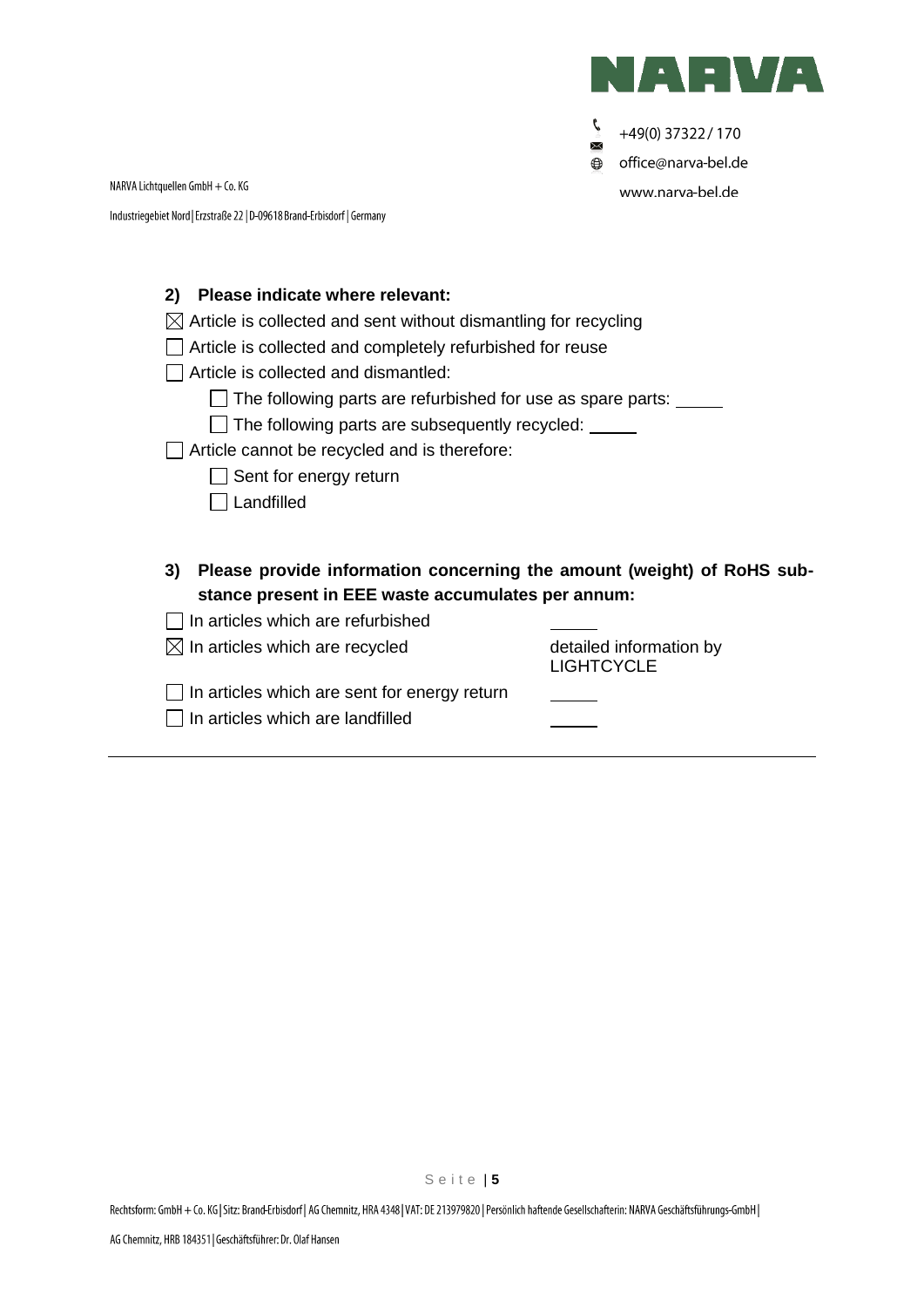

Ç +49(0) 37322 / 170  $\times$ office@narva-bel.de  $\bigoplus$ www.narva-bel.de

NARVA Lichtquellen GmbH + Co. KG

Industriegebiet Nord | Erzstraße 22 | D-09618 Brand-Erbisdorf | Germany

## **6. Analysis of possible alternative substances**

**(A) Please provide information if possible alternative applications or alternatives for use of RoHS substances in application exist. Please elaborate analysis on a life-cycle basis, including where available information about independent research, peer-review studies development activities undertaken**

Tanning equipment is strictly regulated in the European Union and any possible alternative to the lead doped UVA phosphor BSP would have to fulfil criteria on reliability, safety and health risk concerns. Currently, there are no such alternatives available (see (EU) 2019/177).

**(B) Please provide information and data to establish reliability of possible substitutes of application and of RoHS materials in application**

See 6. (A)

## **7. Proposed actions to develop possible substitutes**

**(A) Please provide information if actions have been taken to develop further possible alternatives for the application or alternatives for RoHS substances in the application.** 

none

**(B) Please elaborate what stages are necessary for establishment of possible substitute and respective timeframe needed for completion of such stages.**

The development of lamp phosphors is very mature and it is very unlikely that a new phosphor with an emission spectrum and radiation intensity identical to BSP will be found. The chances of success are extremely low as so many combinations of materials have already been prepared and evaluated. Research could be carried out but it is likely to be at least three years, the length of a PhD research project, before any alternatives are available for clinical trials.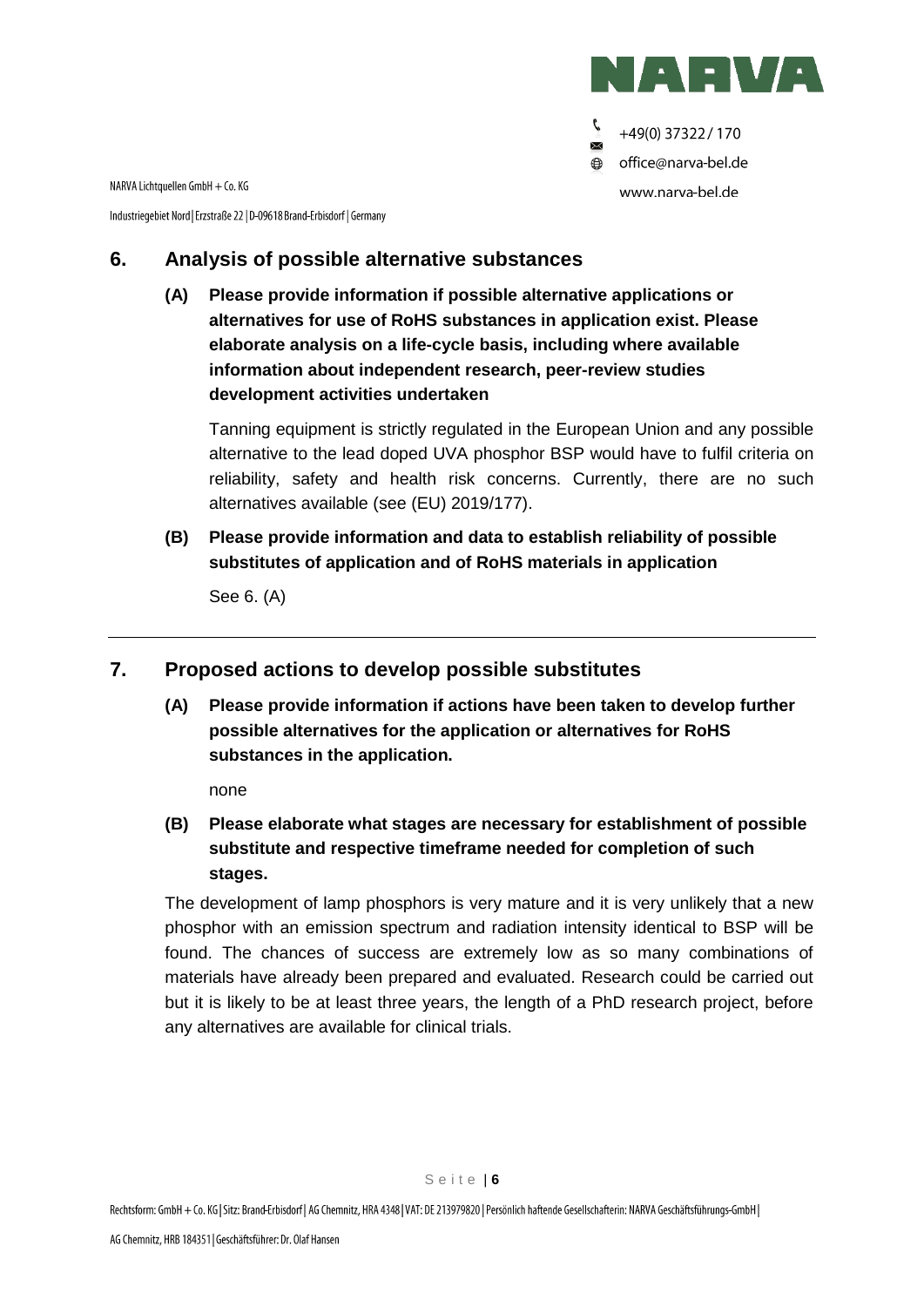

Ç +49(0) 37322 / 170  $\times$ 

office@narva-bel.de  $\bigoplus$ 

www.narva-bel.de

NARVA Lichtquellen GmbH + Co. KG

Industriegebiet Nord | Erzstraße 22 | D-09618 Brand-Erbisdorf | Germany

| <b>Basic science and non-clinical studies</b>            | 2 years    |
|----------------------------------------------------------|------------|
| <b>Preliminary clinical trial</b>                        | 4 years    |
| <b>Evaluation of results</b>                             | 6 months   |
| Larger clinical trial                                    | 5 years    |
| <b>Evaluation of results</b>                             | 6 months   |
| <b>Medical Device Directive approval</b>                 | 1 year     |
| Drug approval /can be concurrent with device<br>approval | $(1$ year) |
| Total without development of a new type of phosphor      | 13 years   |

Once approval is granted, patients are monitored for a further 5 years (post treatment follow up) to ensure that the change to the treatment is safe and effective. If any evidence is found that it is not safe, the approval can be withdrawn.

#### Source:

Assistance to the Commission on Technological Socio-Economic and Cost-Benefit Assessment Related to Exemptions from the Substance Restrictions in Electrical and Electronic Equipment (RoHS Directive), Final Report, Report for the European Commission DG Environment under Framework Con-tract No ENV.C.2/FRA/2011/0020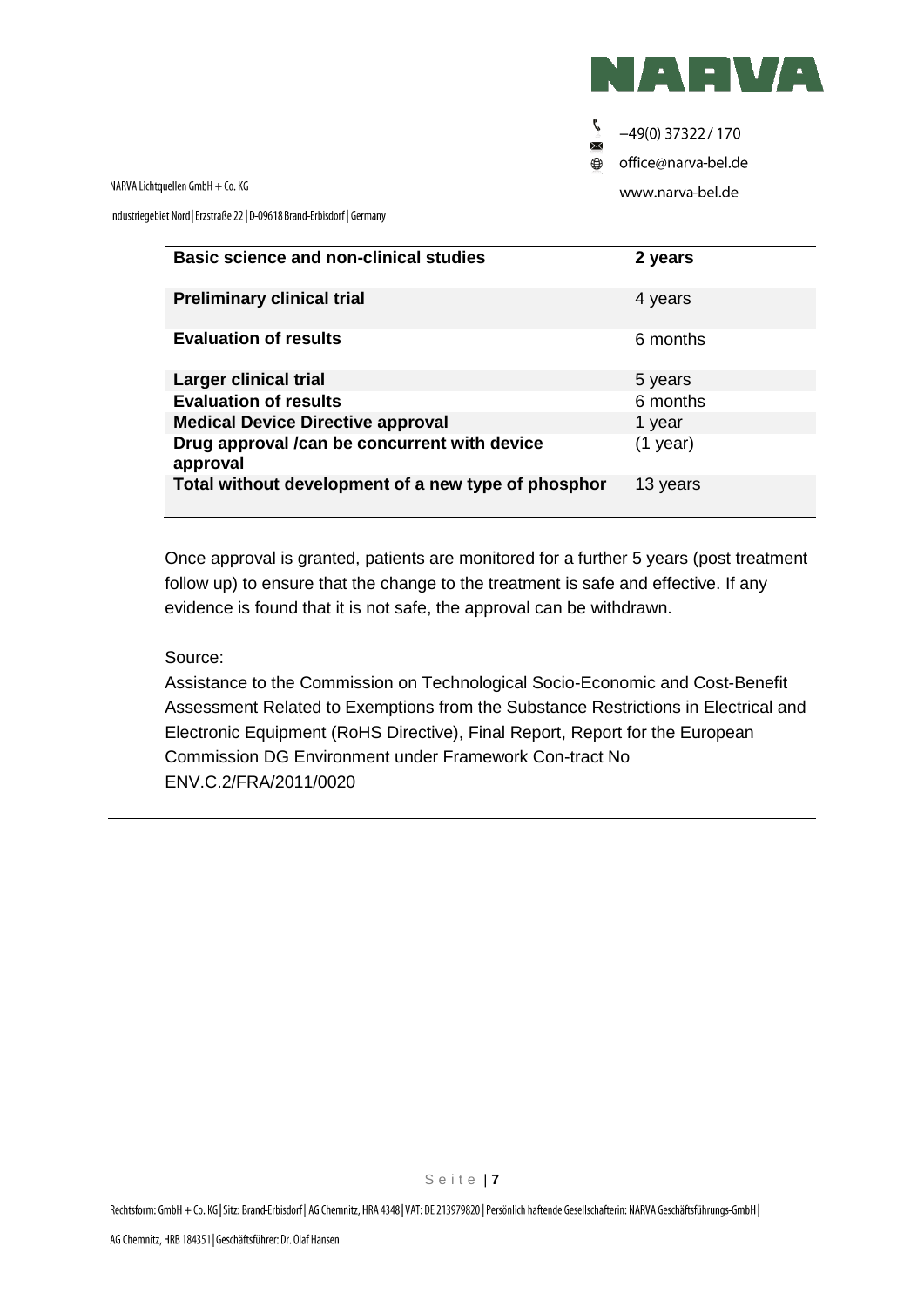

Ç +49(0) 37322 / 170  $\times$  $\bigoplus$ office@narva-bel.de www.narva-bel.de

NARVA Lichtquellen GmbH + Co. KG

Industriegebiet Nord | Erzstraße 22 | D-09618 Brand-Erbisdorf | Germany

## **8. Justification according to Article 5 (1) (a):**

#### **(A) Links to REACH: (substance + substitute)**

1) Do any of the following provisions apply to the application described under (A) and (C)?

|  | Authorisation |
|--|---------------|
|--|---------------|

- $\boxtimes$  SVHC
- $\boxtimes$  Candidate list
- $\Box$  Proposal inclusion Annex XIV
- Annex XIV

 $\Box$  Restriction

- Annex XVII
- $\Box$  Registry of intentions

 $\Box$  Registration

2) Provide REACH-relevant information received through the supply chain. Name of document:

Total lead content in LP- 67xx.pdf

## **(B) Elimination/substitution:**

1. Can the substance named under 4. (A) 1 be eliminated?

| $\Box$ Yes.<br>Consequences? |
|------------------------------|
|------------------------------|

 $\boxtimes$  No. Justification: Lead is the only activator for the BSP phosphor to achieve the required UVA spectrum with peak wavelength at 350 nm and the needed radiation intensity. Only this phosphor is able to provide the desired effects and to meet the clinical and regulated requirements imposed by the EU regulatory.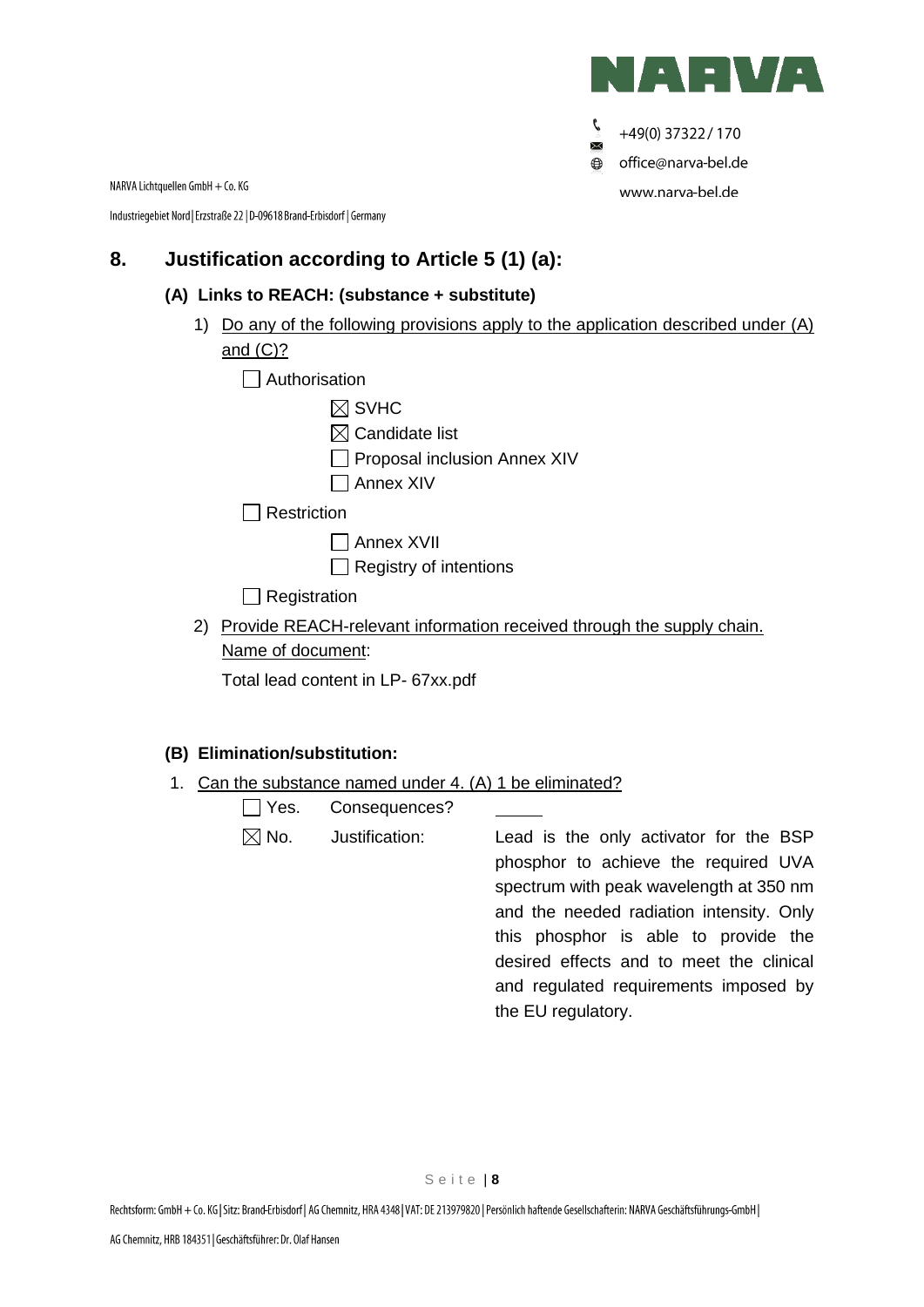

Ç +49(0) 37322 / 170  $\times$ office@narva-bel.de  $\bigoplus$ www.narva-bel.de

NARVA Lichtquellen GmbH + Co. KG

Industriegebiet Nord | Erzstraße 22 | D-09618 Brand-Erbisdorf | Germany

#### 2. Can the substance named under 4. (A) 1 be substituted?

|    |         | Yes. |                                     |                                                                                          |
|----|---------|------|-------------------------------------|------------------------------------------------------------------------------------------|
|    |         |      | Design changes:<br>Other materials: |                                                                                          |
|    |         |      | Other substance:                    |                                                                                          |
|    |         | No.  |                                     |                                                                                          |
|    |         |      | Justification:                      | Currently there is no alternative phosphor                                               |
|    |         |      |                                     | wavelength<br>with<br>and<br>range<br>same<br>radiation properties available. A complete |
|    |         |      |                                     | new UV irradiation system does not exist                                                 |
|    |         |      |                                     | in the foreseeable future.                                                               |
| 3. |         |      |                                     | Give details on the reliability of substitutes (technical data $+$ information):         |
|    | unknown |      |                                     |                                                                                          |

# 4. Describe environmental assessment of substance from 4. (A) 1 and possible substitutes with regard to

No substitute is known for a comparison

- 1) Environmental impacts: /
- 2) Health impacts: /
- 3) Consumer safety impacts: /
- $\Rightarrow$  Do impacts of substitution outweigh benefits thereof? Please provide third-party verified assessment on this:

#### **(C) Availability of substitutes:**

Substitutes are not available.

- a) Describe supply sources for substitutes:
- b) Have you encountered problems with the availability? Describe: \_\_\_\_\_
- c) Do you consider the price of the substitute to be a problem for the availability?

 $\Box$  Yes  $\Box$  No

d) What conditions need to be fulfilled to ensure the availability?